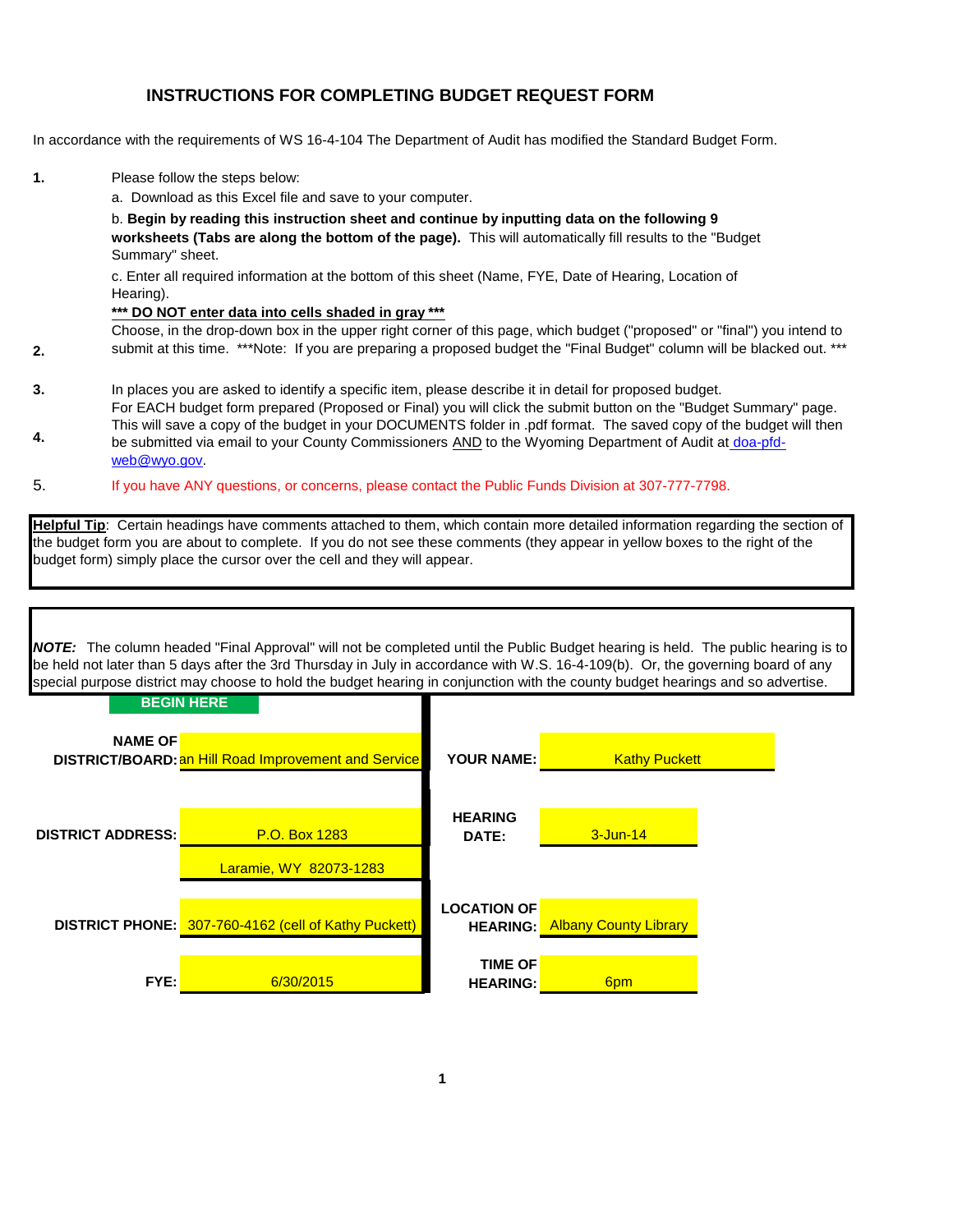#### **DATA INPUT**

#### **RESERVE FUNDS WORKSHEET SCHEDULE A**

**A-1**

**DEPRECIATION (REPLACEMENT) RESERVE**

- A-1.1 Balance in Reserve Account, **beginning of budget year**
- $A-1.2$  Amount to be added to the reserve
- 
- A-1.4 Identify the amount to be spent from "Reserve for Capital Outlay"



**A-2**

#### **OTHER RESERVE**

- A-2.1 Balance in Reserve Account, beginning of budget year
- A-2.2 Amount to be added to the reserve
- 
- A-2.4 Identify the amount and project to be spent from "Other Reserves"

- Line 11)

**A-3**

**EMERGENCY RESERVE (cash)**

| A-4       | <b>TOTAL TO BE SPENT</b>                             | \$53,970 | \$0      | \$5,000  |
|-----------|------------------------------------------------------|----------|----------|----------|
| $A-3.5$   | 15 - Line 16)                                        | \$20,000 | \$20,000 | \$15,000 |
| $A - 3.4$ | Amount to be spent from Emergency Reserve (Cash)     |          |          | \$5,000  |
| $A-3.3$   | SUB-TOTAL                                            | \$20,000 | \$20,000 | \$20,000 |
| $A-3.2$   | Amount to be added to the reserve                    |          |          |          |
|           |                                                      |          |          |          |
| $A - 3.1$ | Balance in Reserve Account, beginning of budget year | \$20,000 | \$20,000 | \$20,000 |

*Form approved by Department of Audit, Public Funds Division*

|       | DEFREGIATION (REFEAGEMENT) RESERVE                                |                             |                              |                           |                   |
|-------|-------------------------------------------------------------------|-----------------------------|------------------------------|---------------------------|-------------------|
|       |                                                                   | <b>Prior Year</b><br>Actual | Current<br>Year<br>Estimated | Proposed<br><b>Budget</b> | Final<br>Approval |
| A-1.1 | Balance in Reserve Account, beginning of budget year              | \$0                         | \$0                          | \$0                       |                   |
|       |                                                                   |                             |                              |                           |                   |
| A-1.2 | Amount to be added to the reserve                                 | \$0                         | \$0                          | \$0                       |                   |
| A-1.3 | SUB-TOTAL                                                         | \$0                         | \$0                          | \$0                       |                   |
| A-1.4 | Identify the amount to be spent from "Reserve for Capital Outlay" |                             |                              |                           |                   |
|       | a. n/a                                                            |                             |                              |                           |                   |
|       | b.                                                                |                             |                              |                           |                   |
|       | c.                                                                |                             |                              |                           |                   |
| A-1.5 | TOTAL CAPITAL OUTLAY (a+b+c)                                      | \$0                         | \$0                          | \$0                       |                   |
| A-1.6 | $(Line 3 - Line 5)$                                               | \$0                         | \$0                          | \$0                       |                   |

|         |                                                                      | <b>Prior Year</b><br>Actual | Current<br>Year<br>Estimated | Proposed<br><b>Budget</b> | Final<br>Approval |
|---------|----------------------------------------------------------------------|-----------------------------|------------------------------|---------------------------|-------------------|
| A-2.1   | Balance in Reserve Account, beginning of budget year                 | \$62,657                    | \$28,762                     | \$30,230                  |                   |
|         |                                                                      |                             |                              |                           |                   |
| $A-2.2$ | Amount to be added to the reserve                                    | \$20,075                    | \$1,468                      | \$12,270                  |                   |
| $A-2.3$ | SUB-TOTAL                                                            | \$82,732                    | \$30,230                     | \$42,500                  |                   |
| A-2.4   | Identify the amount and project to be spent from "Other<br>Reserves" |                             |                              |                           |                   |
|         | a. Paving Costs                                                      | \$53,970                    | \$0                          | \$0                       |                   |
|         | b.                                                                   |                             |                              |                           |                   |
|         | c.                                                                   |                             |                              |                           |                   |
| $A-2.5$ | TOTAL OTHER RESERVE OUTLAY (a+b+c)                                   | \$53,970                    | \$0                          | \$0                       |                   |
| A-2.6   | - Line 11)                                                           | \$28,762                    | \$30,230                     | \$42,500                  |                   |

| Prior Year<br>Actual | Current<br>Year<br>Estimated | Proposed<br><b>Budget</b> | Final<br>Approval |
|----------------------|------------------------------|---------------------------|-------------------|
| \$20,000             | \$20,000                     | \$20,000                  |                   |
|                      |                              |                           |                   |
|                      |                              |                           |                   |
| \$20,000             | \$20,000                     | \$20,000                  |                   |
|                      |                              | \$5,000                   |                   |
| \$20,000             | \$20,000                     | \$15,000                  |                   |
| \$53,970             | \$0                          | \$5,000                   |                   |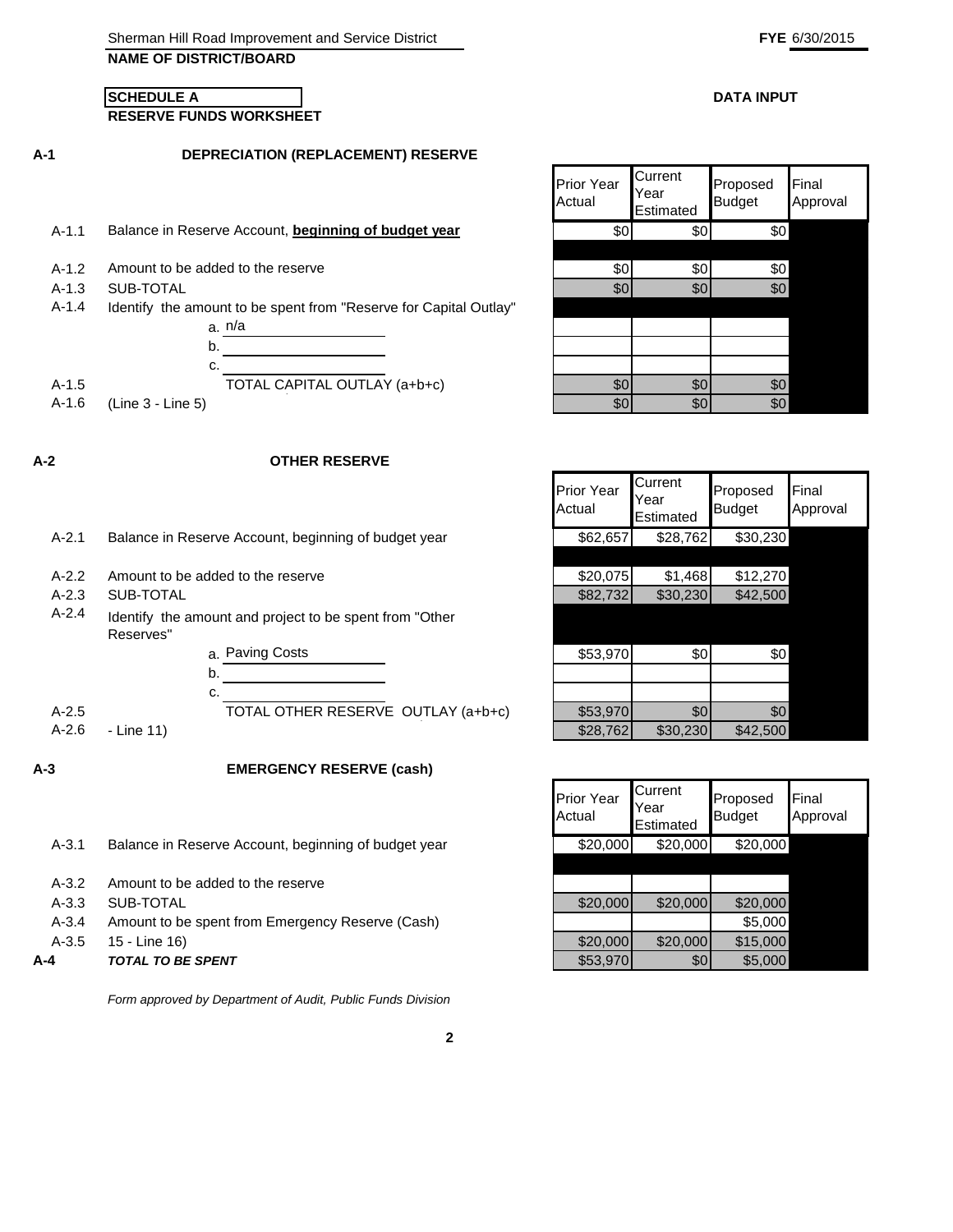# **NAME OF DISTRICT/BOARD**

#### **ADMINISTRATION BUDGET SCHEDULE B**

# **FYE** 6/30/2015

Final

### **DATA INPUT**

Proposed

|            |                              | <b>ACTIVITY</b>                 | ו ווטו ו כמו<br>Actual | Year<br>Estimated | <u>II Iupuseu</u><br><b>Budget</b> | <b>11 11 10 11</b><br>Approval |
|------------|------------------------------|---------------------------------|------------------------|-------------------|------------------------------------|--------------------------------|
| $B-1$      | <b>Personnel Services:</b>   |                                 |                        |                   |                                    |                                |
| $B-1.1$    |                              | Administrator                   | \$0                    | \$0               | \$0                                |                                |
| $B-1.2$    |                              | Secretary                       | \$0                    | \$0               | \$0                                |                                |
| $B-1.3$    |                              | Clerical                        | \$0                    | \$0               | \$0                                |                                |
| $B-1.4$    |                              | Other (Specify)                 |                        |                   |                                    |                                |
| $B-1.5$    |                              |                                 |                        |                   |                                    |                                |
| $B-1.6$    |                              |                                 |                        |                   |                                    |                                |
| $B-2$      | <b>Board Expenses:</b>       |                                 |                        |                   |                                    |                                |
| $B-2.1$    |                              | Travel                          | \$0                    | \$0               | \$0                                |                                |
| $B-2.2$    |                              | Mileage                         | \$0                    | \$0               | \$0                                |                                |
| $B-2.3$    |                              | Other (Specify)                 |                        |                   |                                    |                                |
| $B-2.4$    |                              |                                 |                        |                   |                                    |                                |
| $B-2.5$    |                              |                                 |                        |                   |                                    |                                |
| $B-3$      | <b>Contractual Services:</b> |                                 |                        |                   |                                    |                                |
| $B-3.1$    |                              | Legal                           | \$0                    | \$0               | \$0                                |                                |
| $B-3.2$    |                              | Accounting/Auditing             | \$875                  | \$815             | \$1,015                            |                                |
| $B-3.3$    |                              | Other (Specify)                 |                        |                   |                                    |                                |
| $B-3.4$    |                              |                                 |                        |                   |                                    |                                |
| $B-3.5$    |                              |                                 |                        |                   |                                    |                                |
| <b>B-4</b> | Other:                       |                                 |                        |                   |                                    |                                |
| $B-4.1$    |                              | <b>Office Supplies</b>          | \$519                  | \$270             | \$628                              |                                |
| $B-4.2$    |                              | Office equipment, rent & repair |                        |                   |                                    |                                |
| $B-4.3$    |                              | Education                       |                        |                   |                                    |                                |
| $B-4.4$    |                              | Registrations                   |                        |                   |                                    |                                |
| $B-4.5$    |                              | Other (Specify)                 |                        |                   |                                    |                                |
| $B-4.6$    |                              |                                 | \$0                    | \$0               | \$0                                |                                |
| $B-4.7$    |                              | <b>County Election Fee</b>      |                        | \$357             | \$357                              |                                |
| B-5        | <b>TOTAL ADMINISTRATION</b>  |                                 | \$1,394                | \$1,442           | \$2,000                            |                                |

*Form approved by Department of Audit, Public Funds Division*

| Actual                       | i edi<br>Estimated | <b>Budget</b> | Approval |
|------------------------------|--------------------|---------------|----------|
|                              |                    |               |          |
| \$0                          | \$0                | \$0           |          |
| \$0                          | \$0                | \$0           |          |
| \$0                          | \$0                | \$0           |          |
|                              |                    |               |          |
|                              |                    |               |          |
|                              |                    |               |          |
|                              |                    |               |          |
|                              |                    |               |          |
| \$0                          | \$0                | \$0           |          |
| \$0                          | \$0                | \$0           |          |
|                              |                    |               |          |
|                              |                    |               |          |
|                              |                    |               |          |
|                              |                    |               |          |
|                              |                    |               |          |
| \$0                          | \$0                | \$0           |          |
| \$875                        | \$815              | \$1,015       |          |
|                              |                    |               |          |
|                              |                    |               |          |
|                              |                    |               |          |
|                              |                    |               |          |
|                              |                    |               |          |
| \$519                        | \$270              | \$628         |          |
|                              |                    |               |          |
|                              |                    |               |          |
|                              |                    |               |          |
|                              |                    |               |          |
| \$0                          | \$0                | \$0           |          |
| <b>¢1</b><br>30 <sub>4</sub> | \$357<br>41112     | \$357<br>2000 |          |
|                              |                    |               |          |

Prior Year

**Current** Year

**3**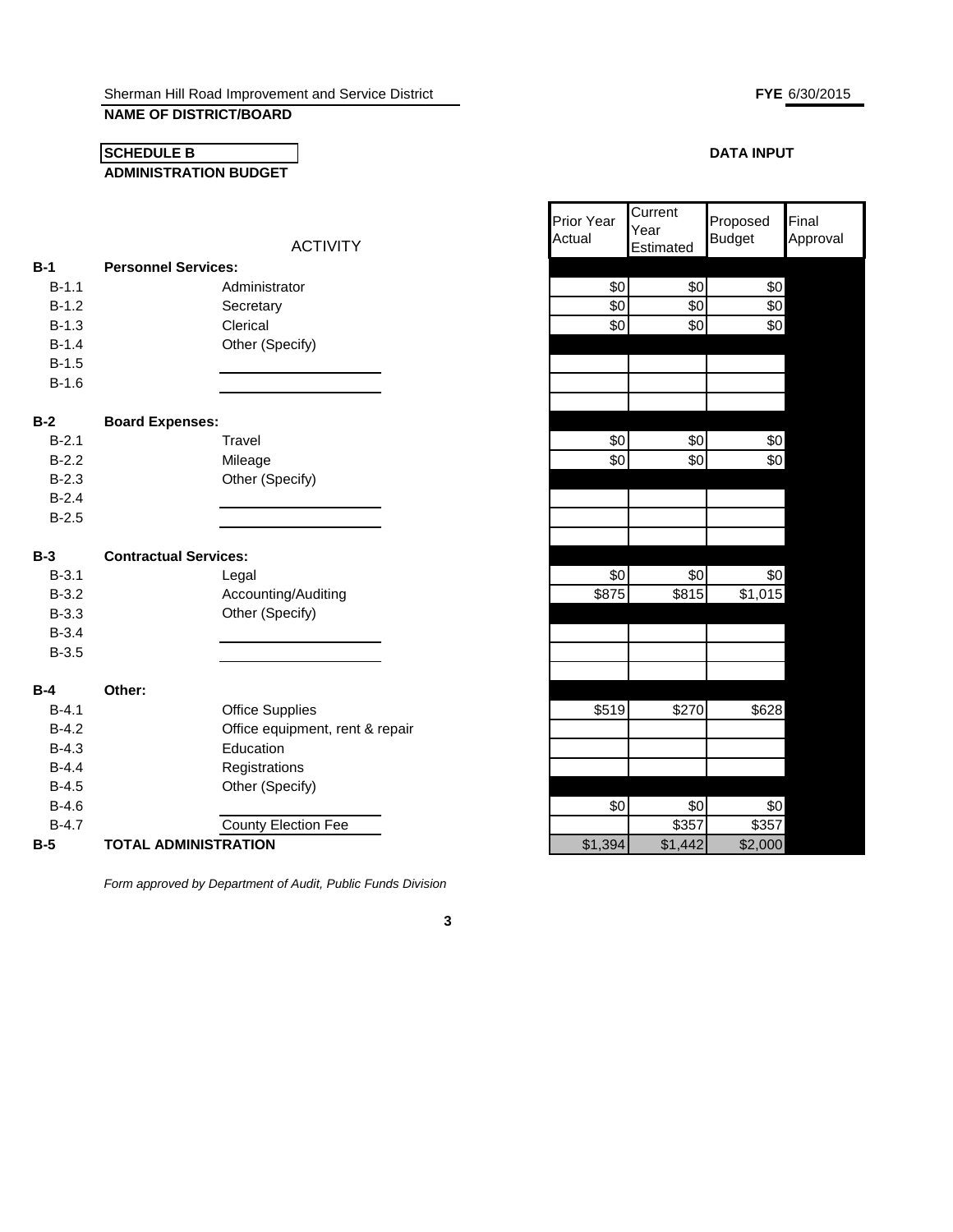# **NAME OF DISTRICT/BOARD**

**SCHEDULE C**

**OPERATIONS BUDGET**

|         |                                         | <b>ACTIVITY</b>          | Actual   | rear<br>Estimated | <b>Budget</b> | Approval |
|---------|-----------------------------------------|--------------------------|----------|-------------------|---------------|----------|
| $C-1$   | <b>Personnel Services:</b>              |                          |          |                   |               |          |
| $C-1.1$ |                                         | Wages--Operations        | \$0      | \$0               | \$0           |          |
| $C-1.2$ |                                         | <b>Service Contracts</b> | \$0      | \$0               | $\frac{6}{3}$ |          |
| $C-1.3$ |                                         | Other (Specify)          |          |                   |               |          |
| $C-1.4$ |                                         |                          |          |                   |               |          |
| $C-1.5$ |                                         |                          |          |                   |               |          |
|         |                                         |                          |          |                   |               |          |
| $C-2$   | Travel:                                 |                          |          |                   |               |          |
| $C-2.1$ |                                         | Mileage                  | \$0      | \$0               | \$0           |          |
| $C-2.2$ |                                         | Other (Specify)          |          |                   |               |          |
| $C-2.3$ |                                         |                          |          |                   |               |          |
| $C-2.4$ |                                         |                          |          |                   |               |          |
|         |                                         |                          |          |                   |               |          |
| $C-3$   | <b>Operating supplies (List):</b>       |                          |          |                   |               |          |
| $C-3.1$ |                                         | <b>Road Supplies</b>     | \$500    | \$38              | \$500         |          |
| $C-3.2$ |                                         |                          |          |                   |               |          |
| $C-3.3$ |                                         |                          |          |                   |               |          |
| $C-3.4$ |                                         |                          |          |                   |               |          |
|         |                                         |                          |          |                   |               |          |
| $C-4$   | <b>Program Services (List):</b>         |                          |          |                   |               |          |
| $C-4.1$ |                                         | Road Maintenance         | \$11,422 | \$21,868          | \$14,050      |          |
| $C-4.2$ |                                         | Paving                   | \$53,970 | \$0               | \$0           |          |
| $C-4.3$ |                                         |                          |          |                   |               |          |
| $C-4.4$ |                                         |                          |          |                   |               |          |
| $C-5$   | <b>Contractual Arrangements (List):</b> |                          |          |                   |               |          |
| $C-5.1$ |                                         | Snow Removal             | \$450    | \$500             | \$1,500       |          |
| $C-5.2$ |                                         | Mowing                   | \$900    | \$950             | \$950         |          |
| $C-5.3$ |                                         |                          |          |                   |               |          |
| $C-5.4$ |                                         |                          |          |                   |               |          |
|         |                                         |                          |          |                   |               |          |
| $C-6$   | <b>Other operations (Specify):</b>      |                          |          |                   |               |          |
| $C-6.1$ |                                         |                          |          |                   |               |          |
| $C-6.2$ |                                         |                          |          |                   |               |          |
| $C-6.3$ |                                         |                          |          |                   |               |          |
| $C-6.4$ |                                         |                          |          |                   |               |          |
| $C-7$   | <b>TOTAL OPERATIONS</b>                 |                          | \$67,242 | \$23,356          | \$17,000      |          |

*Form approved by Department of Audit, Public Funds Division*

**FYE** 6/30/2015

#### **DATA INPUT**

| Prior Year<br>Actual | Current<br>Year<br>Estimated | Proposed<br><b>Budget</b> | Final<br>Approval |
|----------------------|------------------------------|---------------------------|-------------------|
|                      |                              |                           |                   |
| \$0                  | \$0                          | \$0                       |                   |
| \$0                  | \$0                          | \$0                       |                   |
|                      |                              |                           |                   |
|                      |                              |                           |                   |
|                      |                              |                           |                   |
|                      |                              |                           |                   |
|                      |                              |                           |                   |
| \$0                  | $\overline{60}$              | $\sqrt{6}$                |                   |
|                      |                              |                           |                   |
|                      |                              |                           |                   |
|                      |                              |                           |                   |
|                      |                              |                           |                   |
|                      |                              |                           |                   |
|                      |                              |                           |                   |
| \$500                | \$38                         | \$500                     |                   |
|                      |                              |                           |                   |
|                      |                              |                           |                   |
|                      |                              |                           |                   |
|                      |                              |                           |                   |
|                      |                              |                           |                   |
| \$11,422             | \$21,868                     | \$14,050                  |                   |
| \$53,970             | \$0                          | \$0                       |                   |
|                      |                              |                           |                   |
|                      |                              |                           |                   |
|                      |                              |                           |                   |
|                      |                              |                           |                   |
| \$450                | \$500                        | \$1,500                   |                   |
| \$900                | \$950                        | \$950                     |                   |
|                      |                              |                           |                   |
|                      |                              |                           |                   |
|                      |                              |                           |                   |
|                      |                              |                           |                   |
|                      |                              |                           |                   |
|                      |                              |                           |                   |
|                      |                              |                           |                   |
|                      |                              |                           |                   |
| \$67,242             | \$23,356                     | \$17,000                  |                   |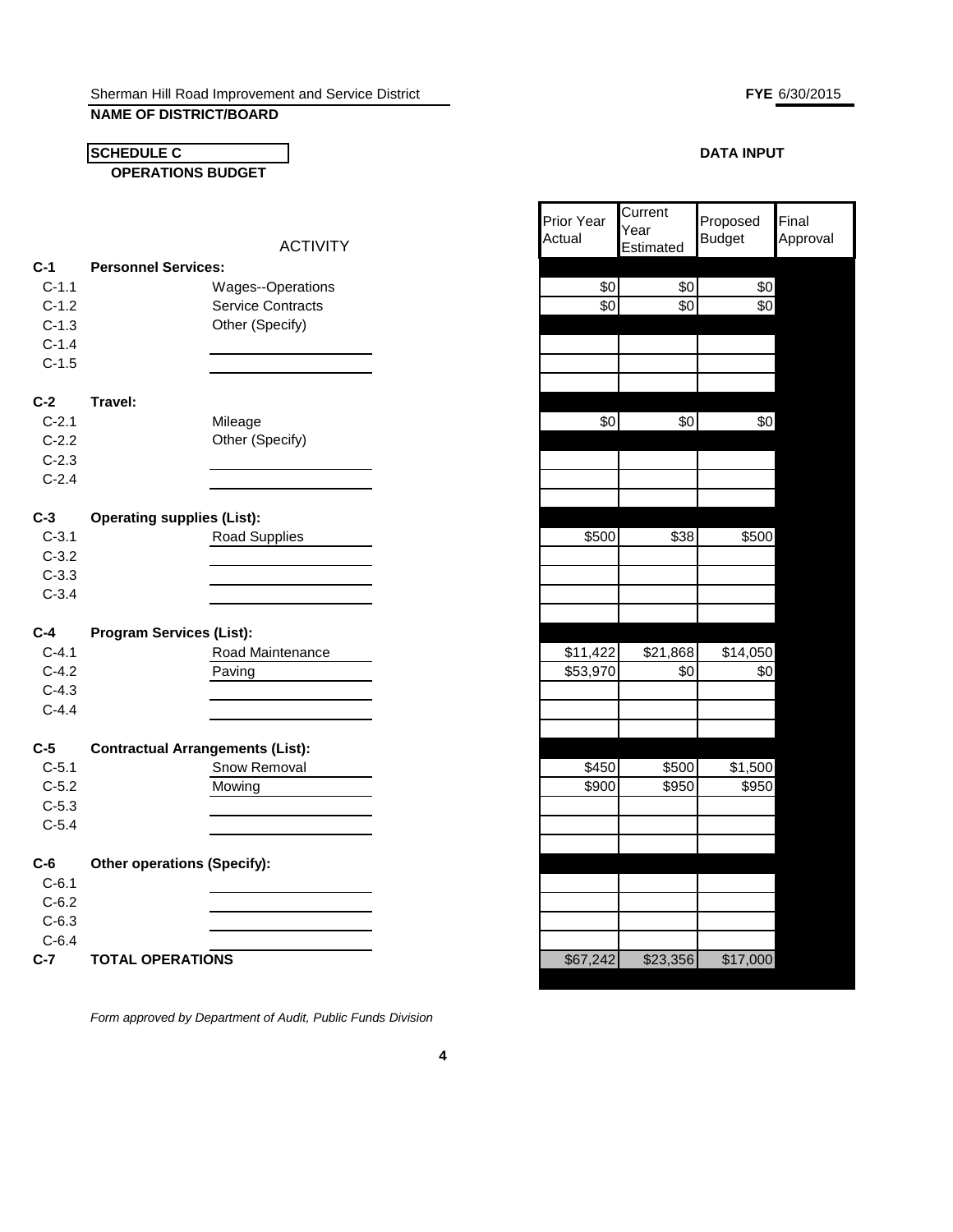ACTIVITY

# **NAME OF DISTRICT/BOARD**

# **SCHEDULE D INDIRECT COSTS BUDGET**

# **D-1 Insurance** D-1.1 Liability \$500 \$500 \$500 D-1.2 **Buildings and vehicles** D-1.3 Equipment \$0 \$0 \$0 D-1.4 Other (Specify) D-1.5 D-1.6 **D-2 Indirect payroll costs:** D-2.1 FICA (Social Security) taxes D-2.2 Workers Compensation D-2.3 Unemployment Taxes D-2.4 Retirement D-2.5 Health Insurance

| ווטט ויטוו<br>Actual | Year<br>Estimated | Tupuuu<br><b>Budget</b> | ושווו<br>Approval |
|----------------------|-------------------|-------------------------|-------------------|
|                      |                   |                         |                   |
| \$500                | \$500             | \$500                   |                   |
| \$0                  | \$0               | \$0                     |                   |
| \$0                  | \$0               | \$0                     |                   |
|                      |                   |                         |                   |
|                      |                   |                         |                   |
|                      |                   |                         |                   |
|                      |                   |                         |                   |

Current

Prior Year

| D-3 | <b>Depreciation Expenses</b> |  |
|-----|------------------------------|--|

D-2.6

**D-4 TOTAL INDIRECT COSTS 10 10 5500 5500 5500 \$500** \$500

*Form approved by Department of Audit, Public Funds Division*

Other (Specify)

#### **FYE** 6/30/2015

Final

# **DATA INPUT**

Proposed

**5**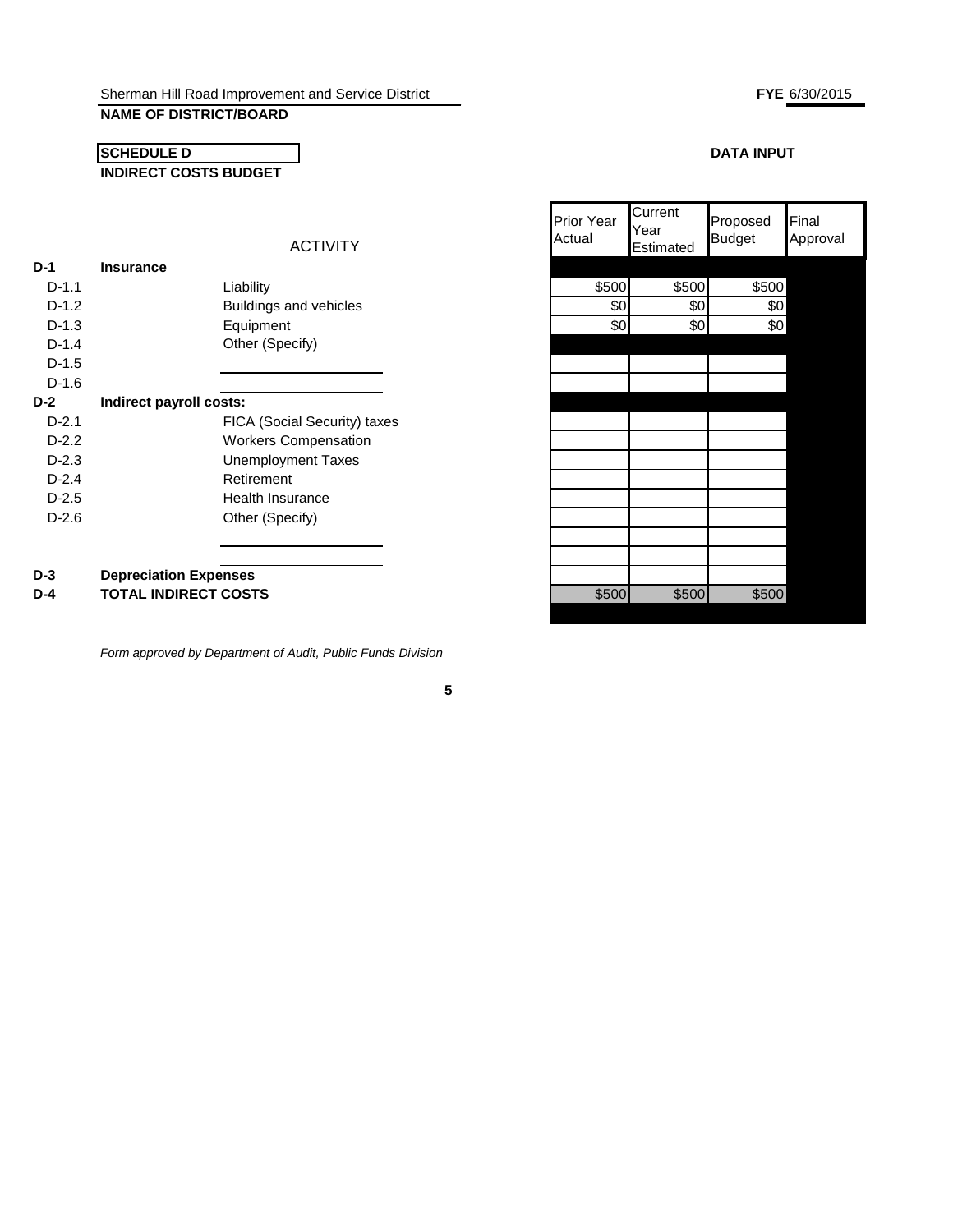# **NAME OF DISTRICT/BOARD**

# **CAPITAL OUTLAY BUDGET SCHEDULE E**

#### ACTIVITY

| E-1       | <b>Capital Outlay</b> |                         |
|-----------|-----------------------|-------------------------|
| $F - 1.1$ |                       | <b>Real Property</b>    |
| $F-1.2$   |                       | Vehicles                |
| $F-1.3$   |                       | <b>Office Equipment</b> |
| $F - 1.4$ |                       | Other (Specify)         |
| $E - 1.5$ |                       |                         |
| $F-1.6$   |                       |                         |
|           |                       |                         |

# **E-2 TOTAL CAPITAL OUTLAY**

*Form approved by Department of Audit, Public Funds Division*

**6**

#### **DATA INPUT**

| ፍሰ | <b>Prior Year</b><br>Actual | Current<br>Year<br>Estimated | Proposed<br><b>Budget</b> | Final<br>Approval |
|----|-----------------------------|------------------------------|---------------------------|-------------------|
|    |                             |                              |                           |                   |
|    |                             |                              |                           |                   |
|    |                             |                              |                           |                   |
|    |                             |                              |                           |                   |
|    |                             |                              |                           |                   |
|    |                             |                              |                           |                   |
|    | ፍሶ                          |                              |                           |                   |

#### **FYE** 6/30/2015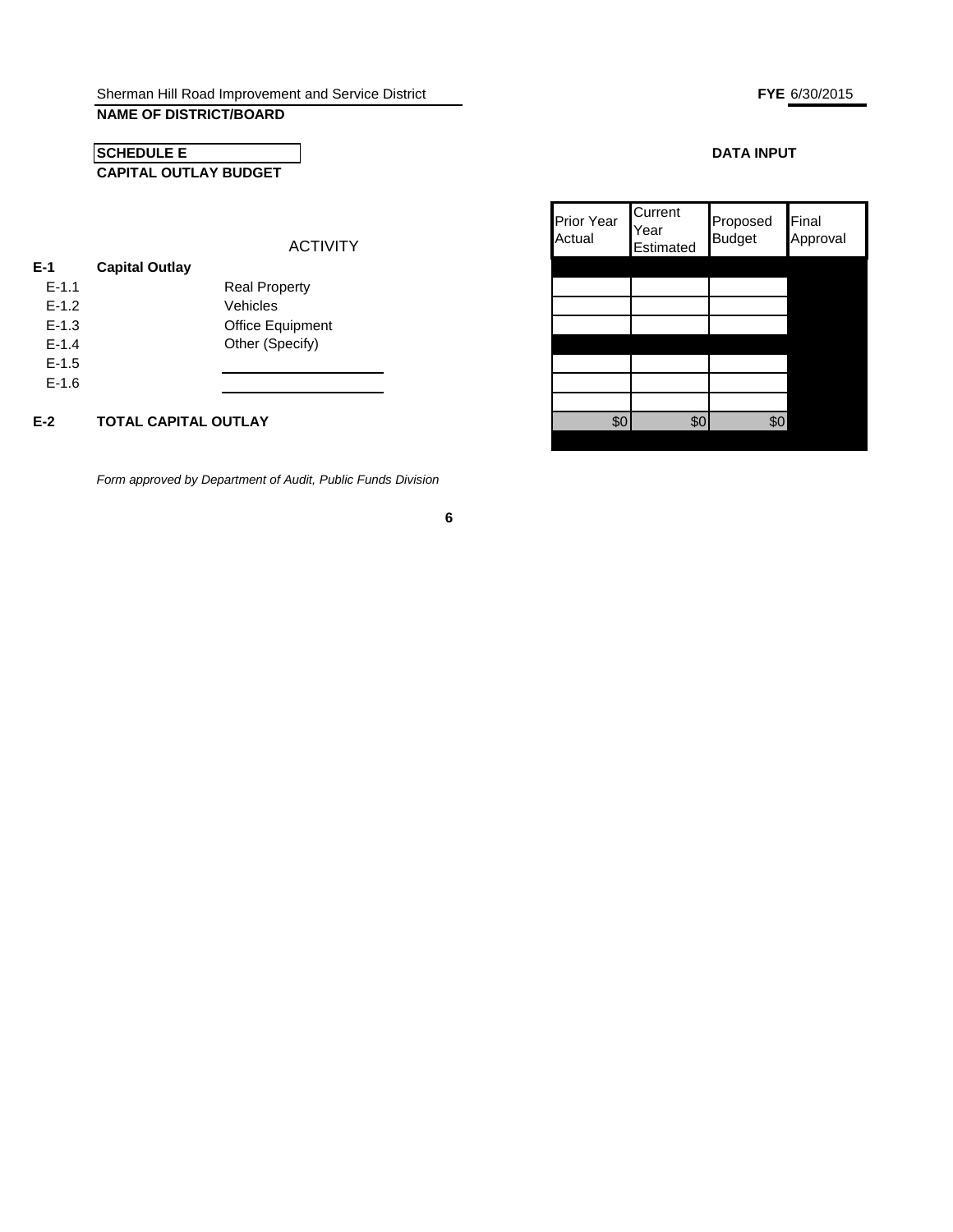# **NAME OF DISTRICT/BOARD**

# **DEBT SERVICE BUDGET SCHEDULE F**

| ACTIVITY |
|----------|
|          |

| $F-1$   | <b>Debt Service</b>       |          |          |          |
|---------|---------------------------|----------|----------|----------|
| $F-1.1$ | Principal                 | \$10,104 | \$10,710 | \$11,353 |
| $F-1.2$ | Interest                  | \$9,076  | \$8,470  | \$7,827  |
| $F-1.3$ | Fees                      |          |          |          |
| $F-2$   | <b>TOTAL DEBT SERVICE</b> | \$19,180 | \$19,180 | \$19,180 |

*Form approved by Department of Audit, Public Funds Division*

# **DATA INPUT**

| <b>Prior Year</b><br>Actual | Current<br>Year<br>Estimated | Proposed<br><b>Budget</b> | Final<br>Approval |
|-----------------------------|------------------------------|---------------------------|-------------------|
| \$10,104                    | \$10,710                     | \$11,353                  |                   |
| \$9,076                     | \$8,470                      | \$7,827                   |                   |
|                             |                              |                           |                   |
| \$19,180                    | \$19,180                     | \$19,180                  |                   |
|                             |                              |                           |                   |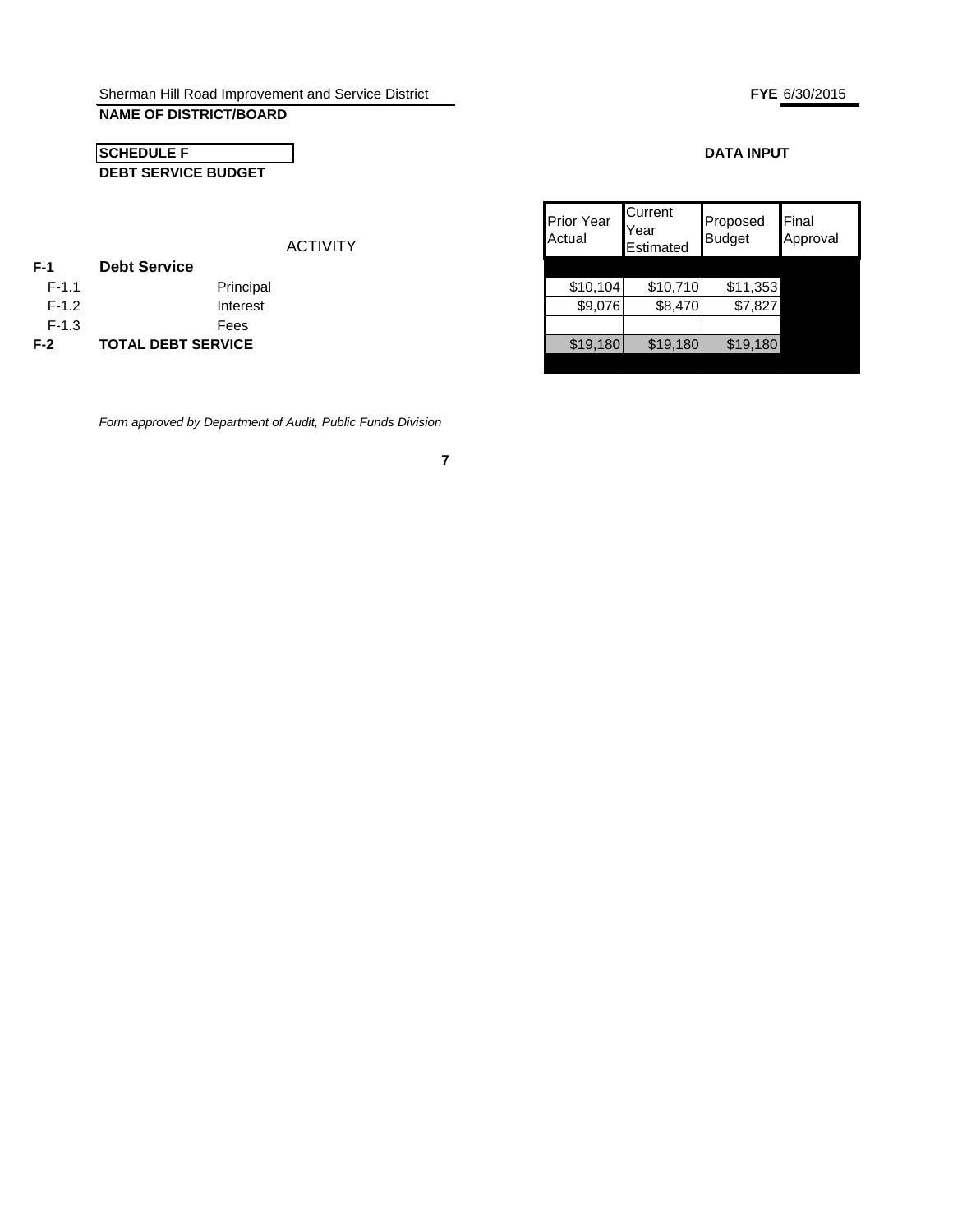# **SCHEDULE G**  $\begin{bmatrix} \bullet & \bullet & \bullet \\ \bullet & \bullet & \bullet \end{bmatrix}$ **CASH AND FORECASTED REVENUE**

|           | <b>FORECASTED REVENUE</b> |                                           |                    | Actual   | rear<br>Estimated | <b>Budget</b> | Approval |
|-----------|---------------------------|-------------------------------------------|--------------------|----------|-------------------|---------------|----------|
| $G-1$     | <b>Government Support</b> |                                           |                    |          |                   |               |          |
| $G-1.1$   |                           | State Aid                                 |                    |          |                   |               |          |
| $G-1.2$   |                           | County Aid                                |                    |          |                   |               |          |
| $G-1.3$   |                           | City (or Town) Aid                        |                    |          |                   |               |          |
| $G-1.4$   |                           | Other (Specify)                           |                    |          |                   |               |          |
| $G-1.5$   |                           | <b>Total Government Support</b>           |                    | \$0      | \$0               | \$0           |          |
| $G-2$     | <b>Operating Revenues</b> |                                           |                    |          |                   |               |          |
| $G-2.1$   |                           | <b>Customer Charges</b>                   |                    |          |                   |               |          |
| $G-2.2$   |                           | Sales of Goods or Services                |                    |          |                   |               |          |
| $G-2.3$   |                           | <b>Other Assessments</b>                  |                    | \$46,292 | \$45,930          | \$45,930      |          |
| $G-2.4$   |                           | <b>Total Operating Revenues</b>           |                    | \$46,292 | \$45,930          | \$45,930      |          |
| $G-3$     | <b>Grants</b>             |                                           |                    |          |                   |               |          |
| $G-3.1$   |                           | <b>Direct Federal Grants</b>              |                    |          |                   |               |          |
| $G-3.2$   |                           | <b>Federal Grants thru State Agencies</b> |                    |          |                   |               |          |
| $G-3.3$   |                           | <b>Grants from State Agencies</b>         |                    |          |                   |               |          |
| $G - 3.4$ |                           | <b>Total Grants</b>                       |                    | \$0      | \$0               | \$0           |          |
| $G-4$     | <b>Miscellaneous:</b>     |                                           |                    |          |                   |               |          |
| $G-4.1$   |                           | Interest                                  |                    | \$29     | \$16              | \$20          |          |
| $G - 4.2$ |                           | Other: Specify                            | Member paving cost | \$8,100  | \$0               | \$0           |          |
| $G-4.3$   |                           | <b>Total Miscellaneous</b>                |                    | \$8,129  | \$16              | \$20          |          |
|           |                           |                                           |                    |          |                   |               |          |

|           | <b>FORECASTED REVENUE</b>       |                                    |                    | <b>Prior Year</b><br>Actual | Current<br>Year<br>Estimated | Proposed<br><b>Budget</b> | Final<br>Approval |
|-----------|---------------------------------|------------------------------------|--------------------|-----------------------------|------------------------------|---------------------------|-------------------|
| $G-1$     | <b>Government Support</b>       |                                    |                    |                             |                              |                           |                   |
| $G-1.1$   |                                 | State Aid                          |                    |                             |                              |                           |                   |
| $G-1.2$   |                                 | County Aid                         |                    |                             |                              |                           |                   |
| $G-1.3$   |                                 | City (or Town) Aid                 |                    |                             |                              |                           |                   |
| $G-1.4$   |                                 | Other (Specify)                    |                    |                             |                              |                           |                   |
| $G-1.5$   |                                 | <b>Total Government Support</b>    |                    | \$0                         | \$0                          | \$0                       |                   |
| G-2       | <b>Operating Revenues</b>       |                                    |                    |                             |                              |                           |                   |
| $G-2.1$   |                                 | <b>Customer Charges</b>            |                    |                             |                              |                           |                   |
| $G-2.2$   |                                 | Sales of Goods or Services         |                    |                             |                              |                           |                   |
| $G-2.3$   |                                 | <b>Other Assessments</b>           |                    | \$46,292                    | \$45,930                     | \$45,930                  |                   |
| $G - 2.4$ |                                 | <b>Total Operating Revenues</b>    |                    | \$46,292                    | \$45,930                     | \$45,930                  |                   |
| G-3       | Grants                          |                                    |                    |                             |                              |                           |                   |
| $G-3.1$   |                                 | <b>Direct Federal Grants</b>       |                    |                             |                              |                           |                   |
| $G-3.2$   |                                 | Federal Grants thru State Agencies |                    |                             |                              |                           |                   |
| $G - 3.3$ |                                 | <b>Grants from State Agencies</b>  |                    |                             |                              |                           |                   |
| $G-3.4$   |                                 | <b>Total Grants</b>                |                    | \$0                         | \$0                          | \$0                       |                   |
| G-4       | Miscellaneous:                  |                                    |                    |                             |                              |                           |                   |
| $G-4.1$   |                                 | Interest                           |                    | \$29                        | \$16                         | \$20                      |                   |
| $G-4.2$   |                                 | Other: Specify                     | Member paving cost | \$8,100                     | \$0                          | \$0                       |                   |
| $G-4.3$   |                                 | <b>Total Miscellaneous</b>         |                    | \$8,129                     | \$16                         | \$20                      |                   |
| G-5       | <b>Total Forecasted Revenue</b> |                                    |                    | \$54,421                    | \$45,946                     | \$45,950                  |                   |
|           |                                 |                                    |                    |                             |                              |                           |                   |

| $G-6$     | <b>Total Estimated Cash and Investments on Hand</b> | \$136,627 | \$48,762         | \$55,230         |  |
|-----------|-----------------------------------------------------|-----------|------------------|------------------|--|
| $G-7$     | <b>Deductions:</b>                                  |           |                  |                  |  |
| $G - 7.1$ | a. Unpaid bills at FYE                              |           |                  |                  |  |
| $G-7.2$   | b. Reserves                                         | \$53,970  | \$0              | \$5,000          |  |
| $G-7.3$   | Total Deductions (a+b)                              | \$53,970  | \$0              | \$5,000          |  |
| $G-8$     | <b>Estimated cash available</b>                     | \$82,657  | \$48,762         | \$50,230         |  |
|           |                                                     |           |                  |                  |  |
| $G-9$     | <b>Other Forecasted revenues:</b>                   |           |                  |                  |  |
| $G-9.1$   | a. Other past due-as estimated by Co. Treas.        |           |                  |                  |  |
| $G-9.2$   | b. Other forecasted revenue (specify):              |           |                  |                  |  |
| $G-9.3$   |                                                     |           |                  |                  |  |
| $G-9.4$   |                                                     |           |                  |                  |  |
| $G-9.5$   | Total Other Forecasted Revenue (a+b)                | \$0       | \$0 <sub>1</sub> | \$0 <sub>1</sub> |  |
| $G-10$    | <b>Total Cash Available and Forecasted Revenue</b>  | \$137,078 | \$94,708         | \$96,180         |  |

*Form approved by Department of Audit, Public Funds Division*

| Prior Year<br>Actual | Current<br>Year<br>Estimated | Proposed<br><b>Budget</b> | Final<br>Approval |
|----------------------|------------------------------|---------------------------|-------------------|
| \$136,627            | \$48,762                     | \$55,230                  |                   |
|                      |                              |                           |                   |
|                      |                              |                           |                   |
| \$53,970             | \$0                          | \$5,000                   |                   |
| \$53,970             | \$0                          | \$5,000                   |                   |
| \$82,657             | \$48,762                     | \$50,230                  |                   |
|                      |                              |                           |                   |
|                      |                              |                           |                   |
|                      |                              |                           |                   |
|                      |                              |                           |                   |
|                      |                              |                           |                   |
|                      |                              |                           |                   |
|                      |                              |                           |                   |
| \$0                  | \$0                          | \$0                       |                   |
|                      |                              |                           |                   |
| \$137,078            | \$94,708                     | \$96,180                  |                   |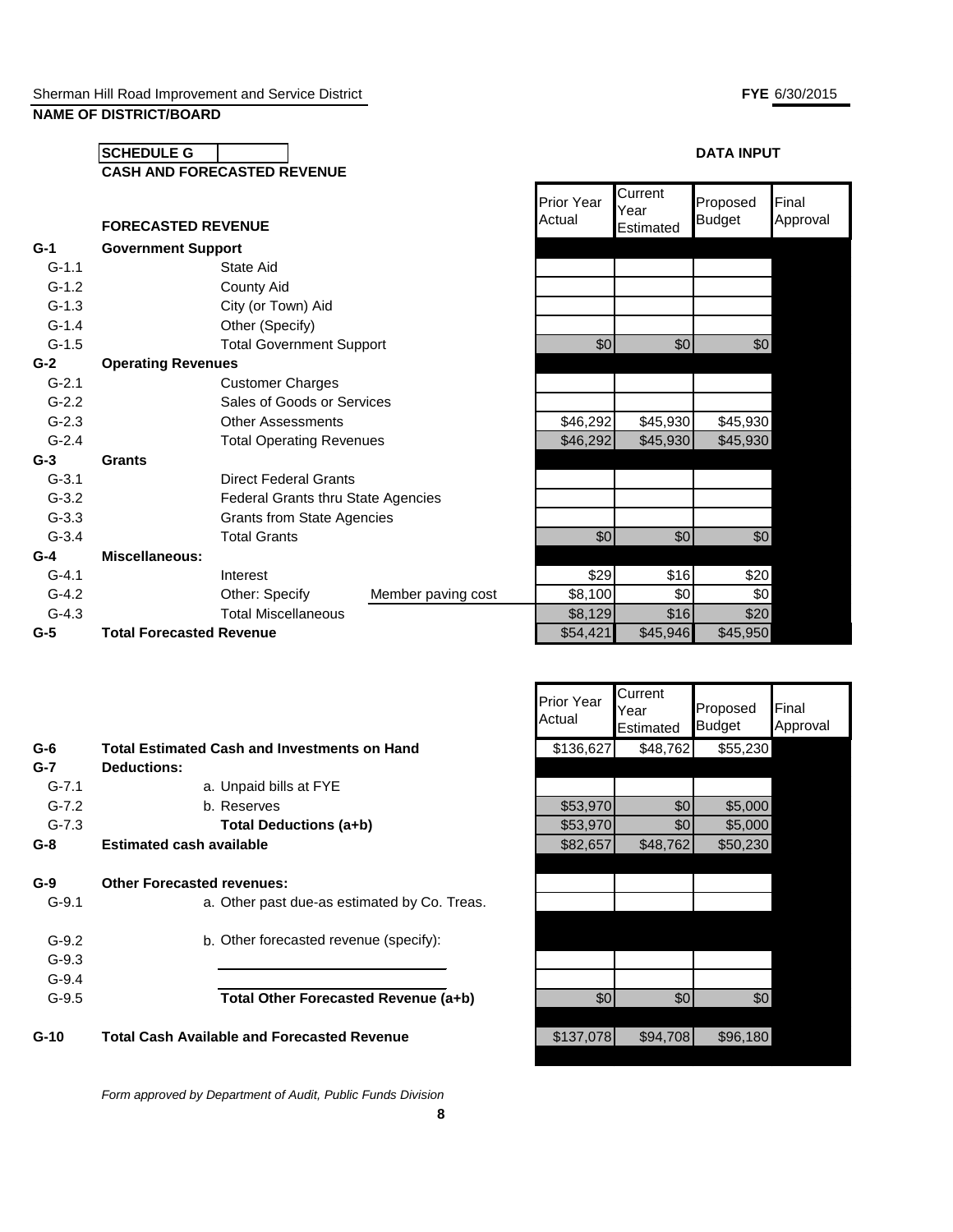# **Proposed Budget**

**9**

Sherman Hill Road Improvement and Service District

# **NAME OF DISTRICT/BOARD**

**FYE** 6/30/2015

**SCHEDULE H**

**Analysis of Additional Financial Support Required:**

- **H-1** Tax levy (for entities able to make levies)
- **H-2** Other County Support
- **H-3** Provision for tax shrinkage (Provided by County Treasurer)

*Form approved by Department of Audit, Public Funds Division*

#### **DATA INPUT**

| <b>Prior Year</b><br>Actual | Current<br>Year<br>Estimated | Proposed<br><b>Budget</b> | Final<br>Approval |
|-----------------------------|------------------------------|---------------------------|-------------------|
|                             |                              |                           |                   |
|                             |                              |                           |                   |
|                             |                              |                           |                   |
|                             |                              |                           |                   |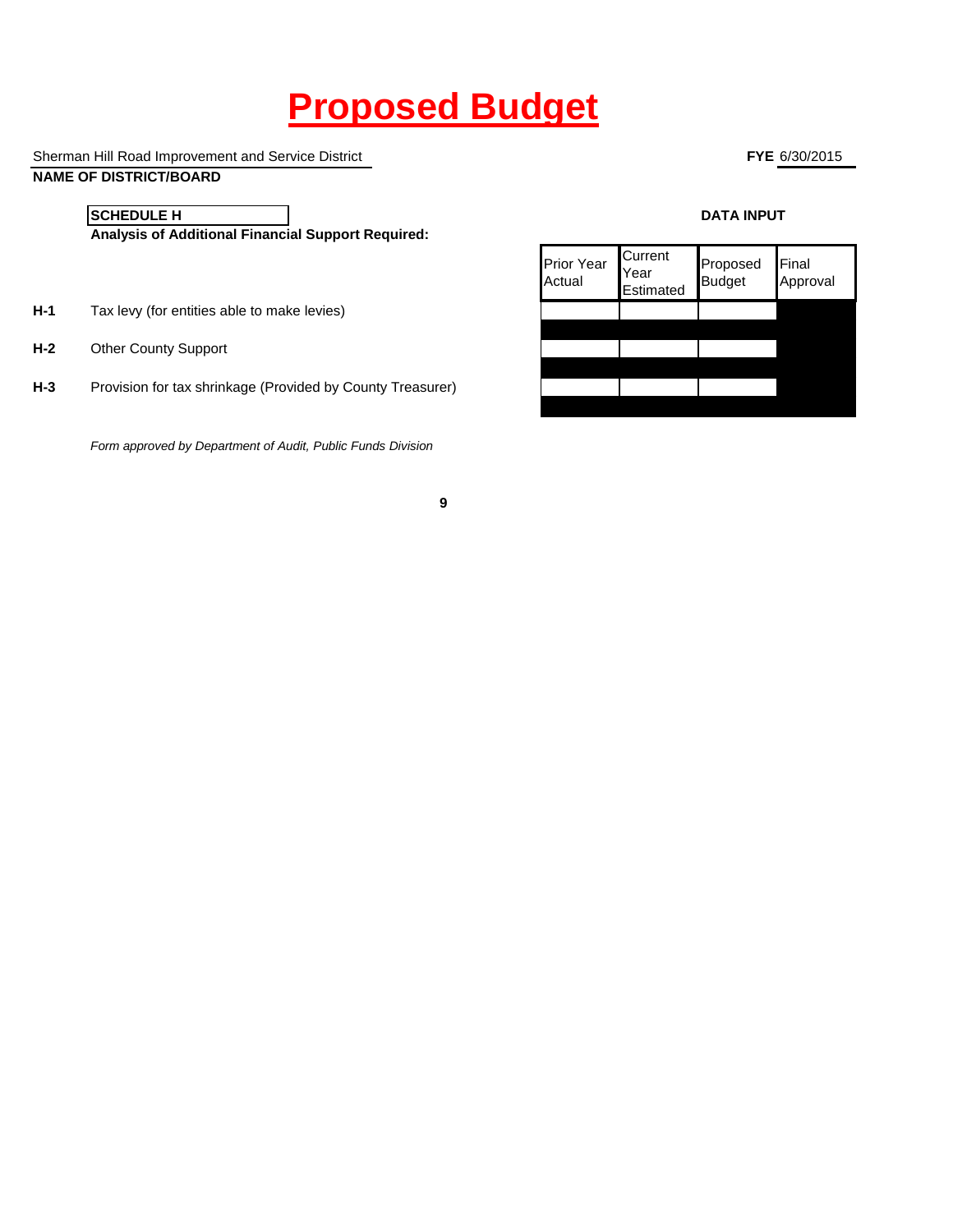#### **I-1 BUDGET MESSAGE**

The budget for FY 2015 reflects a cash reserve of \$15,000 for unforeseen expenditures and to keep approximately 75% of the annual loan payment in reserve. The board has studied the District's cash flow for the last several years, and has deemed this adequate. Cash available from previous assessments will be added to this year's assessments and used for scheduled road maintenance on non-paved streets (consisting of additional road base and dust suppressant). Road assessments will remain the same for FY 2015, and are expected to generate about \$45,930. Therefore, Total Revenues are \$96,180. The snow removal account has been decreased to \$1,500. Road maintenance expenses are budgeted at \$15, 000. Budget reserves will be \$15,000 and road supplies are estimated at \$500. The administration budget of \$2,500 includes expenses for accounting services, office supplies, postate, treasurer's bond, legal fees, banking and liability insurance. The 12th loan installment is due December 1, 2014. Therefore, Total Expenditures are \$96,180. Submitted by Kathy Puckett, SHRISD Treasurer

*Form approved by Department of Audit, Public Funds Division*

**10**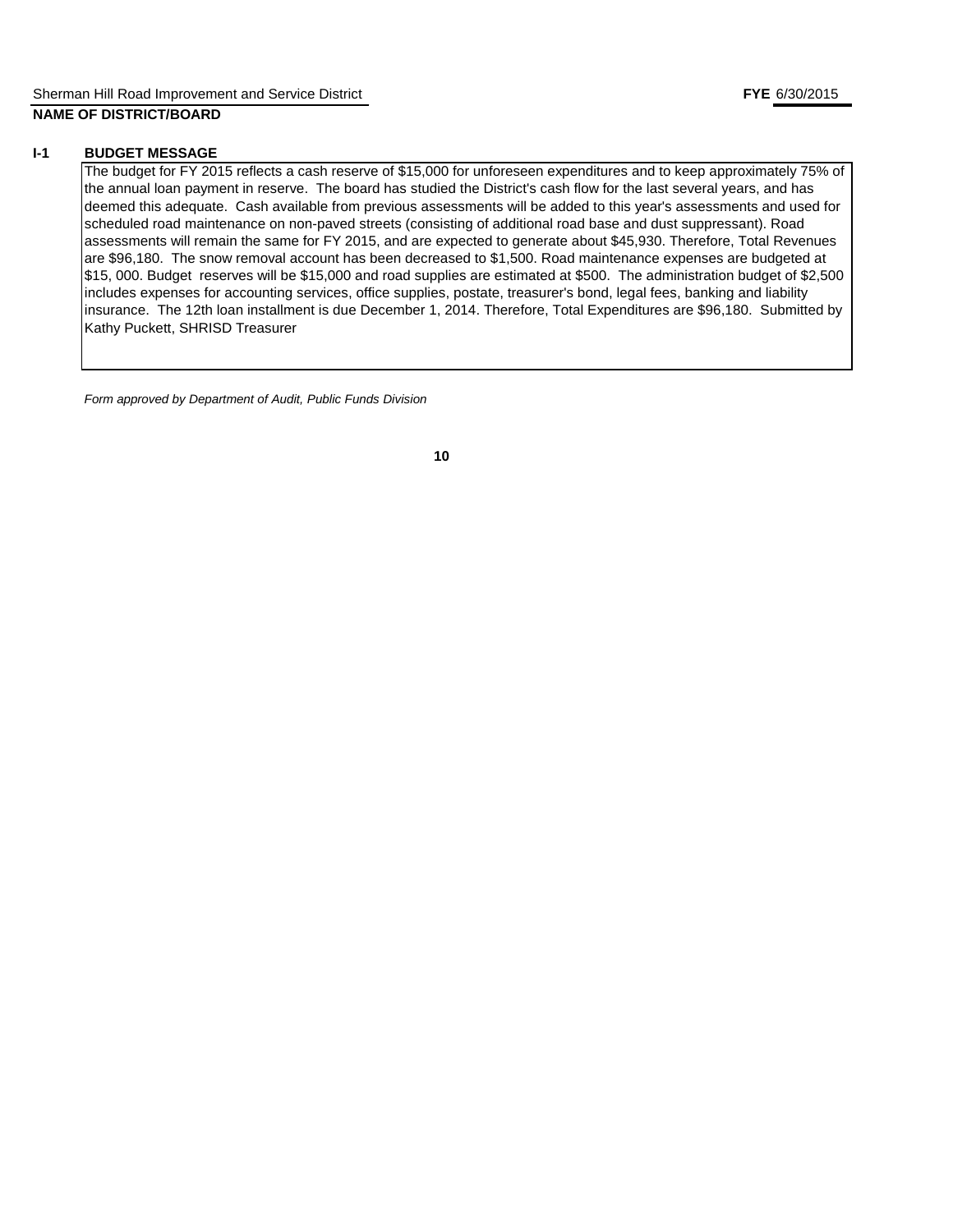# **Proposed Budget**

herman Hill Road Improvement and Service Distri

#### **NAME OF DISTRICT/BOARD**

3-Jun-14

**DATE OF BUDGET HEARING**

6/30/2015 6pm Albany County Library

# **FYE TIME OF LOCATION OF BUDGET HEARING**

**HEARING**

# **FINAL BUDGET SUMMARY**

|       |                                                    | <b>Prior Year</b> | <b>Current Year</b> | Proposed      | Final    |
|-------|----------------------------------------------------|-------------------|---------------------|---------------|----------|
|       |                                                    | Actual            | Estimated           | <b>Budget</b> | Approval |
| $S-1$ | <b>Total Expenditures, Cash Requirements</b>       | \$88,316          | \$44,478            | \$38,680      |          |
| $S-2$ | Total to be added to Reserves                      | \$20,075          | \$1,468             | \$12,270      |          |
| $S-3$ | <b>Total Cash and Forecasted Revenues</b>          | \$137,078         | \$94,708            | \$96,180      |          |
| $S-4$ | <b>Additional Financial Support Required</b>       | $-$ \$28,687      | $-$ \$48,762        | $-$45,230$    |          |
| $S-5$ | Amount as approved by County Commissioners         | \$0               | \$0                 | \$0           |          |
|       | Analysis of additional Financial Support Required: |                   |                     |               |          |
|       |                                                    | <b>Prior Year</b> | <b>Current Year</b> | Proposed      | Final    |
|       |                                                    | Actual            | Estimated           | <b>Budget</b> | Approval |
| $S-6$ | Tax levy (for entities able to make levies)        | \$0               | \$0                 | \$0           |          |
| $S-7$ | <b>Other County Support</b>                        | \$0               | \$0                 | \$0           |          |
|       | Additional funding approved by:                    |                   |                     |               |          |

County Commissioner

**S-8**

**BUDGET MESSAGE** per W.S. 16-4-104(c)

Date Approved

The budget for FY 2015 reflects a cash reserve of \$15,000 for unforeseen expenditures and to keep approximately 75% of the annual loan payment in reserve. The board has studied the District's cash flow for the last several years, and has deemed this adequate. Cash available from previous assessments will be added to this year's assessments and used for scheduled road maintenance on non-paved streets (consisting of additional road base and dust suppressant). Road assessments will remain the same for FY 2015, and are expected to generate about \$45,930. Therefore, Total Revenues are \$96,180. The snow removal account has been decreased to \$1,500. Road maintenance expenses are budgeted at \$15, 000. Budget reserves will be \$15,000 and road supplies are estimated at \$500. The administration budget of \$2,500 includes expenses for accounting services, office supplies, postate, treasurer's bond, legal fees, banking and liability insurance. The 12th loan is due December 1, 2014. Therefore, Total Expenditures are  $\frac{960,1800}{2}$ 

*Budget Officer / District Official (if not same as "Submitted by")*

Date adopted by Special District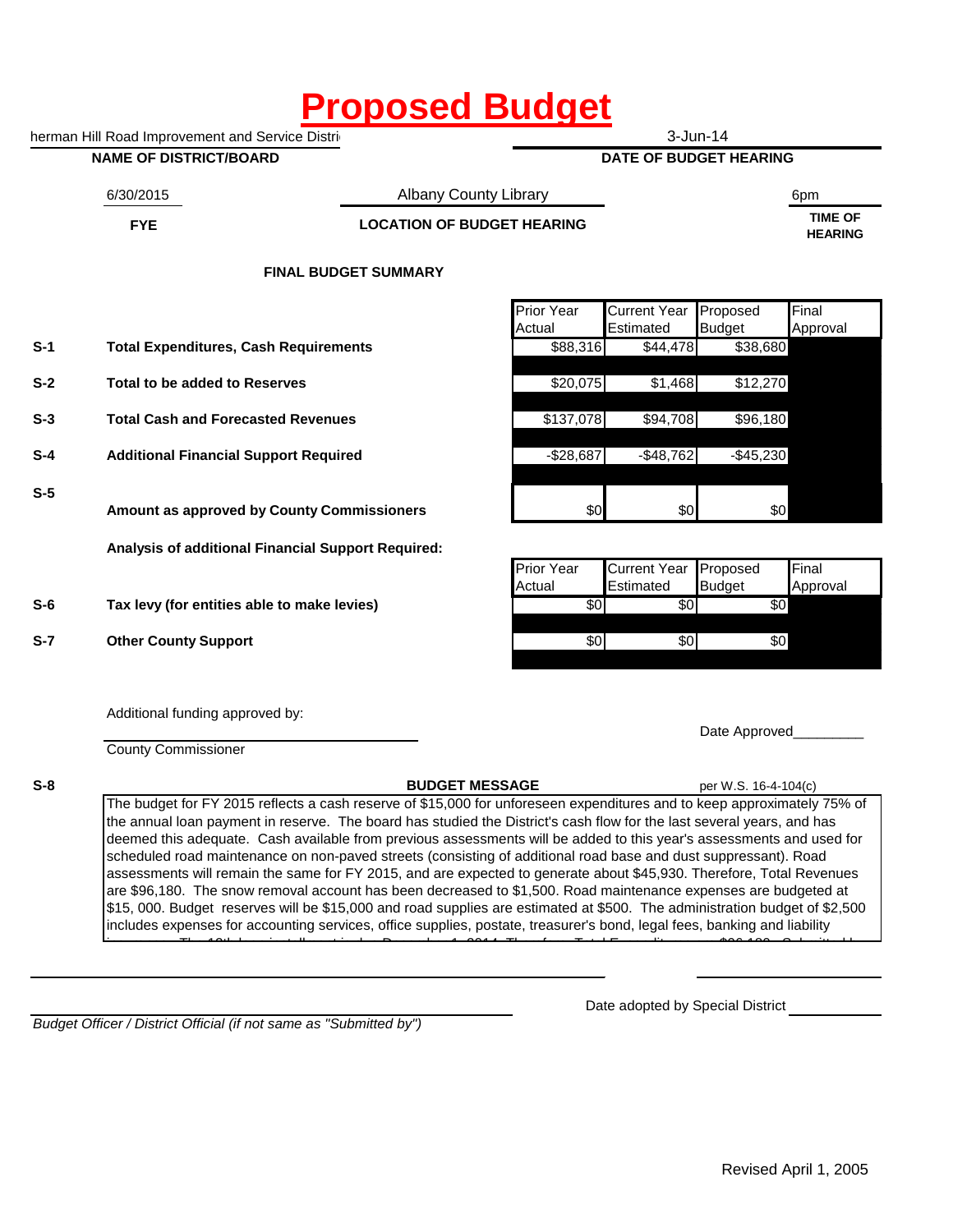#### Sherman Hill Road Improvement and Service District **NAME OF DISTRICT/BOARD**

#### **CASH AND FORECASTED REVENUE**

- **J-1 Government Support**
- **J-2 Operating Revenues**
- 
- **J-4 Miscellaneous:**
- 
- 
- **J-7 Total Cash Available and Forecasted Revenue \$137,078| \$94,708| \$96,180**|

| <b>FORECASTED REVENUE</b>       | <b>Prior Year</b><br>Actual | <b>Current Year</b><br>Estimated |          | Final<br>Approval                     |
|---------------------------------|-----------------------------|----------------------------------|----------|---------------------------------------|
| <b>Government Support</b>       | \$0                         | \$0                              | \$0      |                                       |
| <b>Operating Revenues</b>       | \$46,292                    |                                  | \$45,930 |                                       |
| <b>Grants</b>                   | \$0                         | \$0                              | \$0      |                                       |
| Miscellaneous:                  | \$8,129                     | \$16                             | \$20     |                                       |
| <b>Estimated Cash Available</b> | \$82,657                    | \$48,762                         | \$50,230 |                                       |
| <b>Other Forecasted Revenue</b> | \$0                         | \$0                              | \$0      |                                       |
|                                 |                             |                                  |          | Proposed<br><b>Budget</b><br>\$45,930 |

# **FYE** 6/30/2015

| Sherman Hill Road Improvement and Service Dist |  |
|------------------------------------------------|--|
| NAME OF DISTRICT/BOARD                         |  |

| <b>ESTIMATED EXPENDITURES</b> | <b>Prior Year</b>         |
|-------------------------------|---------------------------|
|                               | $\Lambda$ of up $\Lambda$ |

- **J-8 Administration**
- 
- **J-10 Indirect Costs**
- **J-11 Capital Outlay**
- **J-12 Debt Service**
- **J-13** Provision for Tax Shrinkage
- **J-14 Total Expenditures**

| <b>ESTIMATED EXPENDITURES</b> |                                    | <b>Prior Year</b><br>Actual | <b>Current Year</b><br>Estimated | Proposed<br><b>Budget</b> | Final<br>Approval |
|-------------------------------|------------------------------------|-----------------------------|----------------------------------|---------------------------|-------------------|
| J-8                           | Administration                     | \$1,394                     | \$1,442                          | \$2,000                   |                   |
| J-9                           | <b>Operations</b>                  | \$67,242                    | \$23,356                         | \$17,000                  |                   |
| J-10                          | <b>Indirect Costs</b>              | \$500                       | \$500                            | \$500                     |                   |
| J-11                          | <b>Capital Outlay</b>              | \$0                         | \$0                              | \$0                       |                   |
| $J-12$                        | <b>Debt Service</b>                | \$19,180                    | \$19,180                         | \$19,180                  |                   |
| J-13                          | <b>Provision for Tax Shrinkage</b> | \$0                         | \$0                              | \$0                       |                   |
| J-14                          | <b>Total Expenditures</b>          | \$88,316                    | \$44,478                         | \$38,680                  |                   |

### **FYE** 6/30/2015